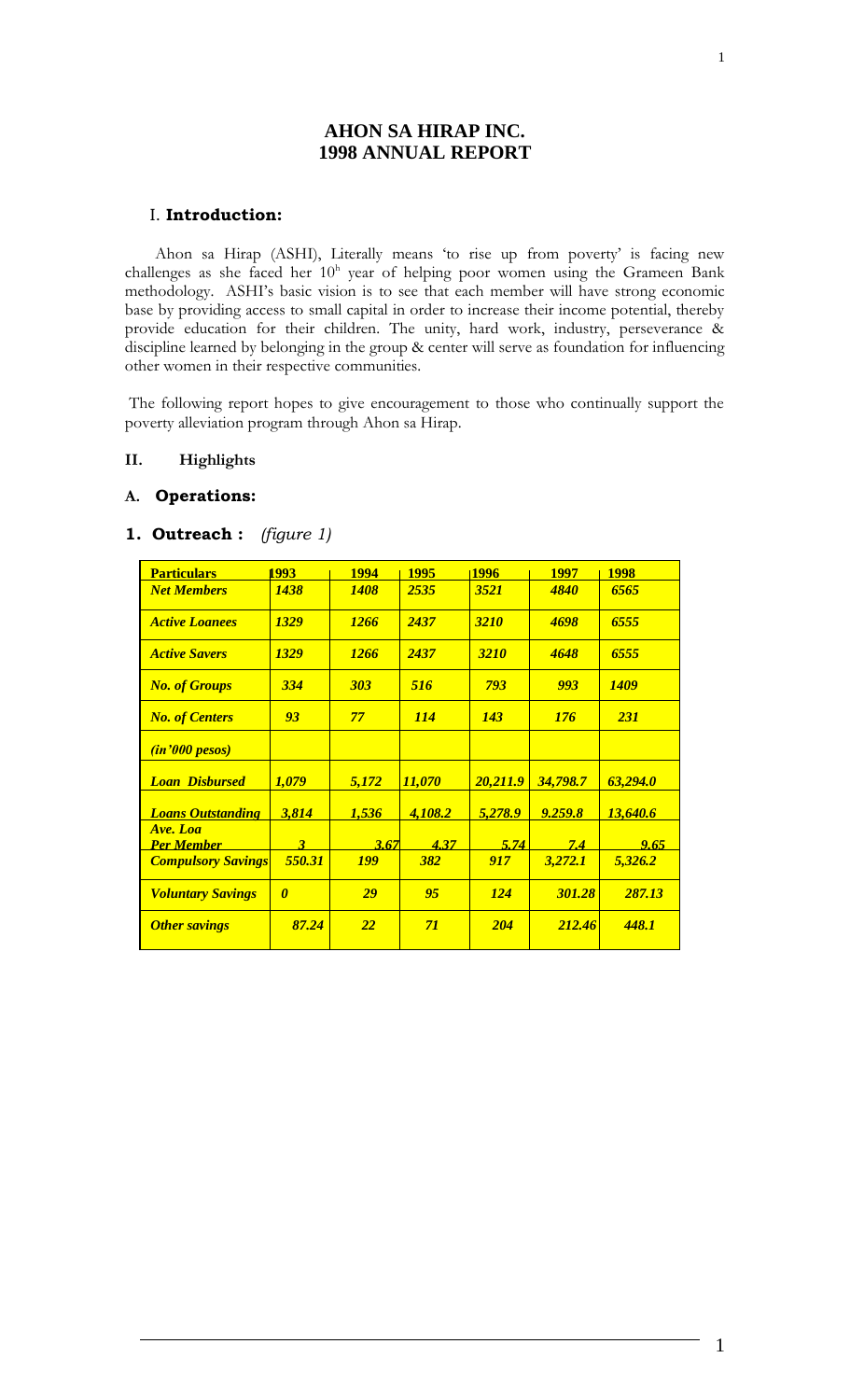# **2. TARGET VS. ACHIEVEMENT (figure 2)**



| Year     | 1993 | 1994 | 1995 | 1996 | 1997             | 1998 |
|----------|------|------|------|------|------------------|------|
| Achieved | 1329 | 1408 | 2535 | 3521 | 5503             | 6565 |
| Target   | 2259 | 2386 | 2247 | 3675 | 4991             | 7303 |
| %        | 59%  | .59% | 113% | 96%  | 110 <sup>%</sup> | 90%  |

The figures 1& 2 show that ASHI growth in membership begun in 1995, the year she begun the viability planning at the branch level.

In 1998, ASHI achieved only 90% of its target as compared to over achievement in 1997. This was because of several adjustments in the strategies used for group formation for semiurban areas as experienced by Talimbin and Morong. The communities in the mainland areas were not a close community as compared in Talim Island. Strict quality control had to be implemented to make sure the residence of the poorest target group will not be relocated and that they are not yet exposed in other lending programs existing in the area.

The following figures show the distribution of membership by Branch.



The figure above shows Laguna East had the lowest number of inactive members while Jalajala who had the highest membership had the highest number of inactive members. This goes to show that the Institution is challenged to continually build new strategies to maintain active participation of members. The branches need to continually build strong social development programs at the center level. The branches that maintained strong social development programs had more active members like Laguna East, Talimbin, & Laguna South & Antique. Laguna East spearheaded the Mrs. ASHI pageant & symposium on National Election, which brought strong community spirit among their membership. Laguna South and Talimbin had the highest attendance rate (95%) during their Branch Anniversary. Laguna south spearheaded the National Song Festival in line with the celebration of the Centennial of Philippine Independence, where Talimbin members were awarded first prize. Antique Branch had 718 all active members; this branch has the highest attendance rate (97%) at the center meeting.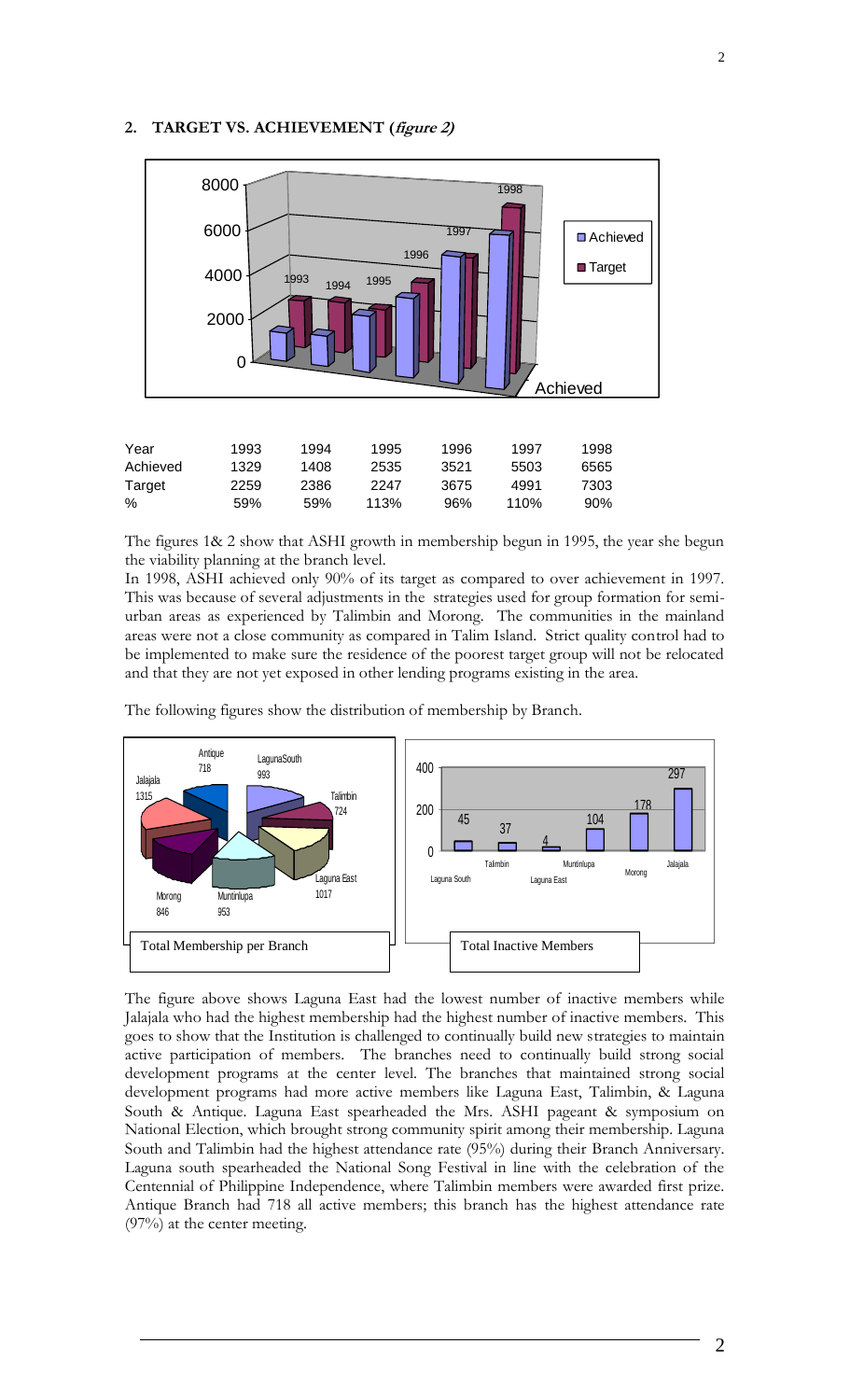Morong & Muntinlupa had begun to institute new strategies for active participation of members, Morong hosted the National Mrs. ASHI participated by all branches. The center chief has begun to participate in Area & National Gathering. This brought about by several workshops conducted for the Family, Husband & wife and Team Building Exercises for Group Leaders and Center Chief.

# **3. SAVINGS MOBILIZATION**

Based on Figure 1, 1998 voluntary savings was lower than that of 1997. The 1998 members' savings were not kept for a long period of time. Withdrawals are more frequent to cover family and project expenses. This year members' voluntary savings were used to cover weekly repayment of either group mates or members' themselves. This is one of the effects of current economic crisis. Group Fund Savings which compulsory savings continue to increase as result of increasing loan capital. Laguna East had the highest personal savings balances, followed by Antique, Talimbin, Morong, Laguna South, Muntinlupa & Jalajala. Talimbin had maintained the highest savings for Children's Savings Program. Some branches have integrated voluntary savings in weekly repayment dues every weekly center meeting to encourage members' to save.

See Appendix I: WORK PROGRESS REPORT Appendix II: UPDATE OF OPERATIONS & GRAPH

# **3. WOMEN AT THE CENTER**

ASHI's credit delivery brings total human development and is based on strict credit discipline. To date ASHI registers 98.9 % repayment, with P13.5m. pesos Loan Outstanding. Members were working together in their groups in helping lift up the projects of each group members. 30% of the members have experienced good returns out of their projects and groups & centres are naturally working together & the remaining 70% were still working hard to survive individually and as a group.

The current Asian Crisis came at the time ASHI members' family have adjusted to their own income generating projects that somehow prevented them from suffering greatly as those who are totally dependent in employment in the urban areas. The typhoon and floods were the major problems ASHI experienced in 1998. Many agricultural crops ready for harvest last October were devastated. ASHI had to declare Loan Payment moratorium for the maximum of two weeks on a case to case basis for those seriously affected areas. The areas of Laguna & Rizal were the center-points of the super typhoon except ASHI borrowers in Antique.

Grameen replication basic essentials do not only consists of credit given at the doorsteps of the poorest of the poor; savings mobilization but also includes strong Social Development which brings the Human face of credit. Behind the high repayment is the spontaneous flow of concern & creativity facilitated by the staff to the very new member.

The women are formed in-groups of five and are formed into of centre (6-8 groups per centre). The centre meets weekly to discuss issues about their small income generating projects; group relationships and current events. ASHI has strong social development programs that govern the total human development of individuals and groups. The operating principles is anchored on the following: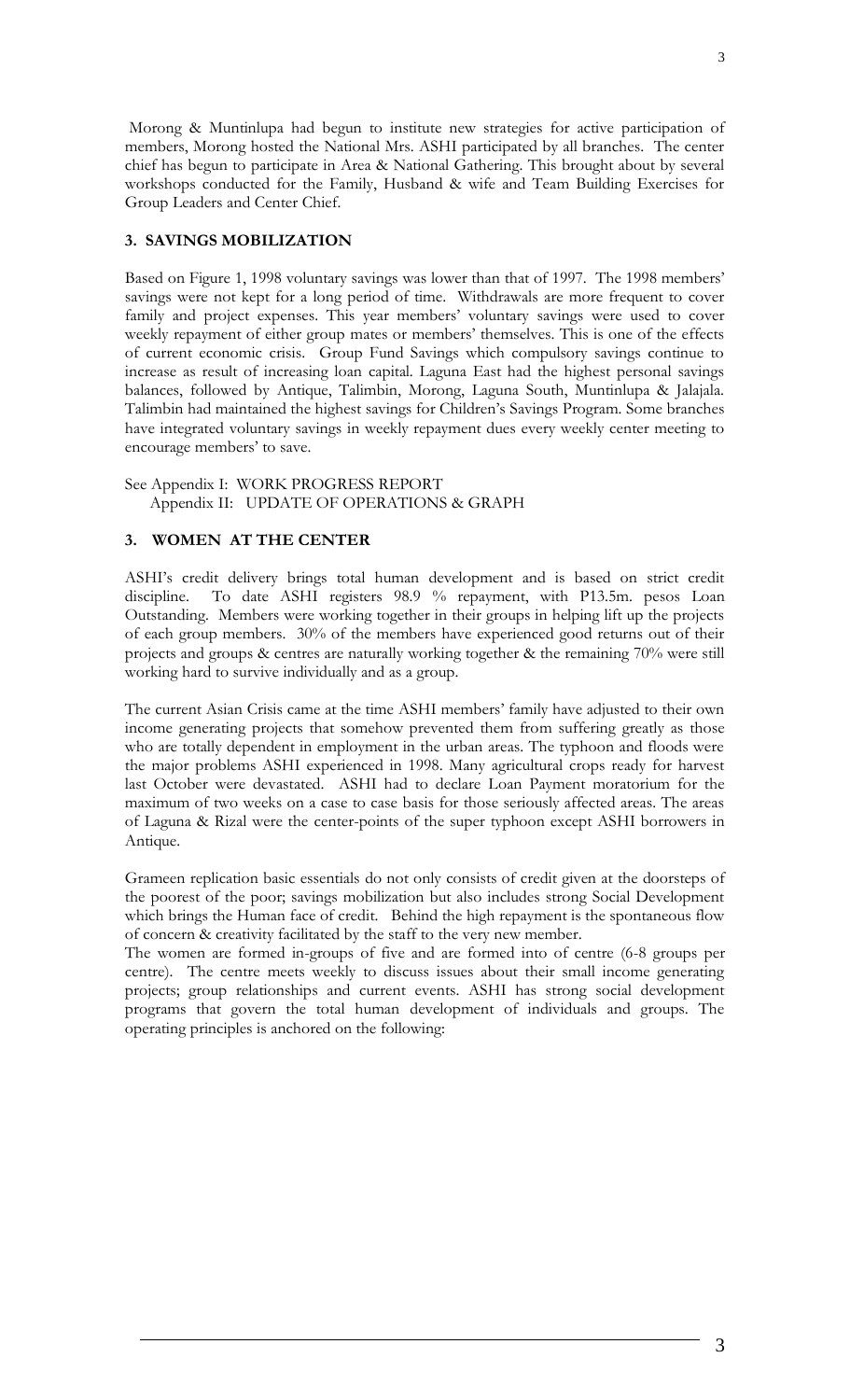- Not inflicting justice on anyone of the group members as well as those around them
- Caring for the environment by adhering to the 'clean and green'

Programs of the community.

- Family Planning: Keeping their families small
- Planting vegetables in their backyards
- Stewardship of money: borrowing within the limits of their capacity to pay.
- Commit to the education of their children
- Proper Loan Utilization: Use the small capital for their projects:
- Meeting together in the groups/center regularly: this is enhancing cultural values of collectivism, relativism and participation as process of decision-making and conflict resolution.

To carry out these principles, the seven branches facilitated through the centre leaders for the last 12 months, have conducted several activities in commemoration with Philippines Centennial celebration & in the fight for Clean & Honest Election to wit:

- 1. Makabayan (Nationalitic) Song Festival participated by representative member in all branches
- 2. Seminar of Election
- 3. Recognition of best women at the branch level called Mrs. ASHI. They are chosen for their popularity because of noble deeds and leadership in their own right in their community.
- 4. Husband and Wife workshops to strengthen the relationship and pursue family goals together, each complementing and supplementing varied roles in the home.
- 5. Center Level Activities: such as "Proper Breast Feeding", Team Building Exercises", "Proper Nutrition", Clean & Green program including "Tree Planting" & cleaning of the village areas in coordination with the village leaders.
- 6. "Talakayan" branch level dialogue with the President. At the close of August 1998, the President completed the dialogue in all branches. The aim of which was to listen to all issues confronting the members of each branch. Some of the suggestion raised (aside from clarification on loaning policies ) were the following:
	- 1. Loans for -House repairs
	- 2. ASHI Medical Clinic or Health Centers- where the members can come during emergency sickness and regular check-up for them and for their children.
	- 3. Low-cost housing the idea is that ASHI will procure a lot through Home Mortgage Plan and manage the sale and amortization for members. This is the special appeal for the urban branch in Muntinlupa.
	- 4. ASHI- Market ASHI lease/rent/buy a space in a strategic place for members to rent for marketing of their products.
	- 5. Stall of ASHI for feeds for poultry & other livestock products located in strategic positions in each branch for members to buy from to reduce cost of travel.

One of the perils during the beginning of the project in Antique was the husband not wanting to support his wife membership in ASHI. Many have quitted, others does not intend to get another loan, because the husband's discouragement.

To address the issue; the branch decided to conduct the Husband & Wife workshop 1. 125 couples attended this activity. The outcome was for them to understand ASHI mission and vision & secondly to address the issue of gender roles. The methodology used was role-play, group discussion and panel discussion. The full day was not enough to address all the issues but many things were opened up. The challenge to work for higher family goal as husband and wife were given. These were some of the remarks, translated by the staff for ASHI.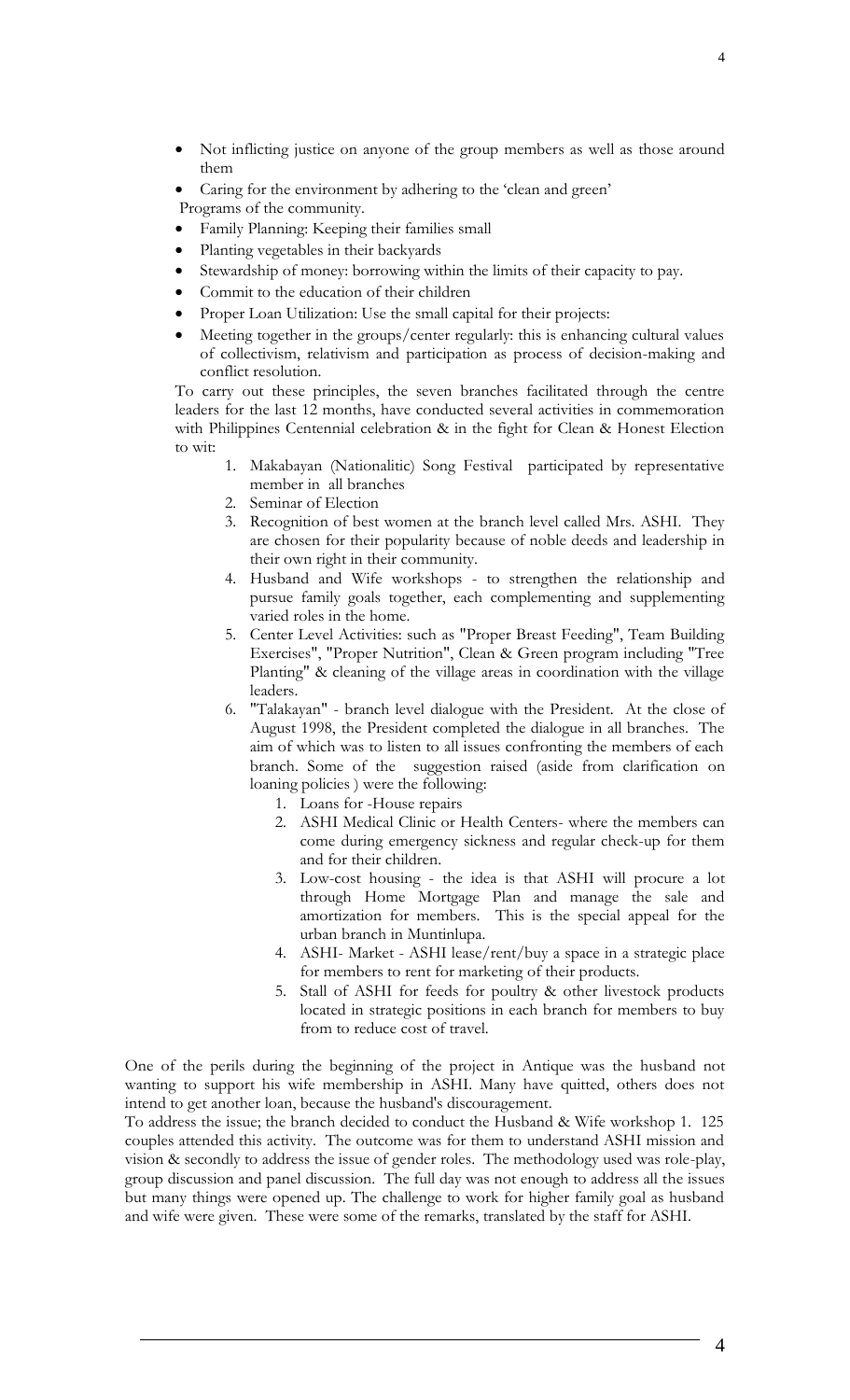" *Noon, kahit anong pilit ay hindi sumasama ang aking asawa saan man May pagtitipon. Pero ng matnaggap niya ang imbitasyon galing sa opisina, nag-o siya sa akin. Pag-uwi naming naging malambing siya sa akin at muli kong narinig ang palayaw ko na binanggit niya. Minsan na lang kasi niyang nasambit iyon. Sa ngayon, medyo nabawas-bawasan na ang pag-inom niya ng tuba, at medyo sumipag pa siya. Kahit minsan na nahihirapan ako sa paghahanap buhay pero, masaya ako kapag nakikita kong may pagbabago kay Juan. At sa katunayan suportado niya ako lalo na sa pagpapaayos ng center hall."*

Editha Vicera, Center Chief- Center 13, Calala

Many more members wrote their feedback about the workshop and have asked for part II, We held part II now focusing on Communication and Intimacy. We at the end ask each of the couples to renew their marriage vow as the concluding part of the workshop.

The attendance in the center meetings is nearly 100%, or 99.9%, which was excellent in any credit program. The reason for this was because the members were able to see the value of relationship and was being supported by their respective husbands.

Another important impact was the spontaneous active involvement of the Officers elected this year. They spearheaded the fund raising campaign to help the branch augment expenses for the 10<sup>th</sup> Anniversary of ASHI in Manila. They gave their best performances. As a result ASHI-EGRP garnered first prize in Dance Contest, Harana Contest & Parol Contest. Funda Dalipe No. 15 and Malandog 4 won 1<sup>st</sup> and 3<sup>rd</sup> prize in Best Center Hall. The officers instituted uniform implementation of filing and reporting system in all the centers.

Family goal was the focus of motivation in all branches. The Mrs. ASHI was a good picture of how s man can treasure their wife by being her escort in the parade of beauties. Women being able to dress up and show their talents, were some of the excitements for them being part of the program.

Improvements in members' housing conditions were beginning to be evident. Many of our members are market vendors and are now beginning to be visible partners for development in the regions.

## **II. TRAINING & DEVELOPMENT**

## **1. STAFFING**

 At the close of 1998 ASHI had 53 personnel dispersed in 7 branches and head office.

There were 5 resignations: Three voluntary and the other one was forced resignation because of malversation, the other one because of severe illness that he can no longer continue. There 6 trainees, only two passed for probationary employment. Laguna South, Talimbin, EGRP and Morong need additional staff for staff replacement in lieu of the resignations as well as new staff to complete branch required staffing. One Branch Manager was forced to take a leave of absence due to work burnt out and the low level of efficiency affected staff management and branch performance.

| Branch/Dept  | No. Of Branch Manager Accounts Officer Field Credit Officers |    |  |
|--------------|--------------------------------------------------------------|----|--|
| Laguna South |                                                              |    |  |
| Laguna East  |                                                              |    |  |
| Muntinlupa   |                                                              |    |  |
| Morong       |                                                              |    |  |
| Talimbin     |                                                              |    |  |
| Jalajala     |                                                              |    |  |
| Antique      |                                                              |    |  |
| Total        |                                                              | 34 |  |

Head Office

3 Area Managers

2 Office Personnel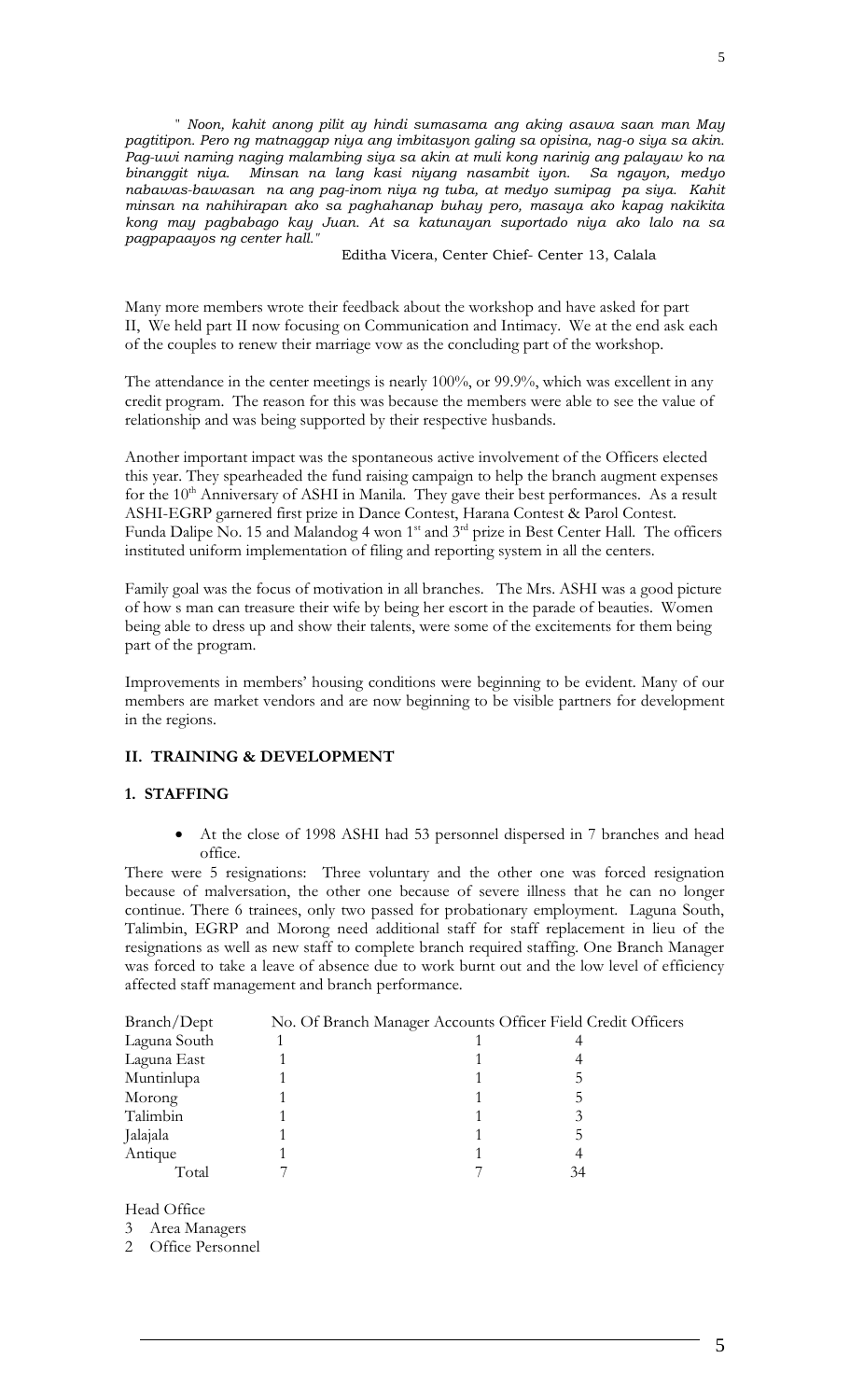# **2. COMPETENCY BASED TRAINING**

ASHI have instituted competency based training programs custom designed for:

- Area Managers
- Branch Managers
- Accounts Officer

Field Credit Officer

The conduct of the Training is based on Experiential Leaning Cycle approach where by different activities was conducted to bring out the points.

The program started in the 1997 for all levels. This year we have started two modules for Area Managers. Due to the delay in training funds, we are continuing the modules beginning the first quarter of 1999 for Branch Managers & Area Managers as well as the Field Credit Officers.

The year 1998 focused on producing standard manuals for Compulsory Group Training; Code of Discipline; & Reporting formats for Progress Reports and Update of Operations. The staff is now being trained on how to do the analysis of their own performance for their self-direction and participation in branch discussion and sense of ownership of their plans and programs.

ASHI hopes to produce a well-rounded team of staff who will have deep sense of calling for development and poverty alleviation. Professionals who would see life in the work they do. These we hope to achieve through training and development.

Ahon sa Hirap recognizes the need for Human Resource Capacity Building to prepare herself for the expansion.



### **III. PORTFOLIO MANAGEMENT**

Total amount at risk for 1998 was P550,967.50 which represent 3.87% of ASHI's total Loan Outstanding. To have a considerable healthy portfolio the % of risk should not be higher than 5% for Grameen Type programs. Jalajala had the highest amount of portfolio at risk; large percentage came out of two-three year old loans amounting to 201,720. These were being collected house to house by the branch. For Laguna South these were ASHI 2-3 loans that are yet in arrears due to problems in the projects as result of the typhoon last October 1998. The branch continues to rehabilitate the affected centers. Antique and Laguna East had healthy Loan Portfolio.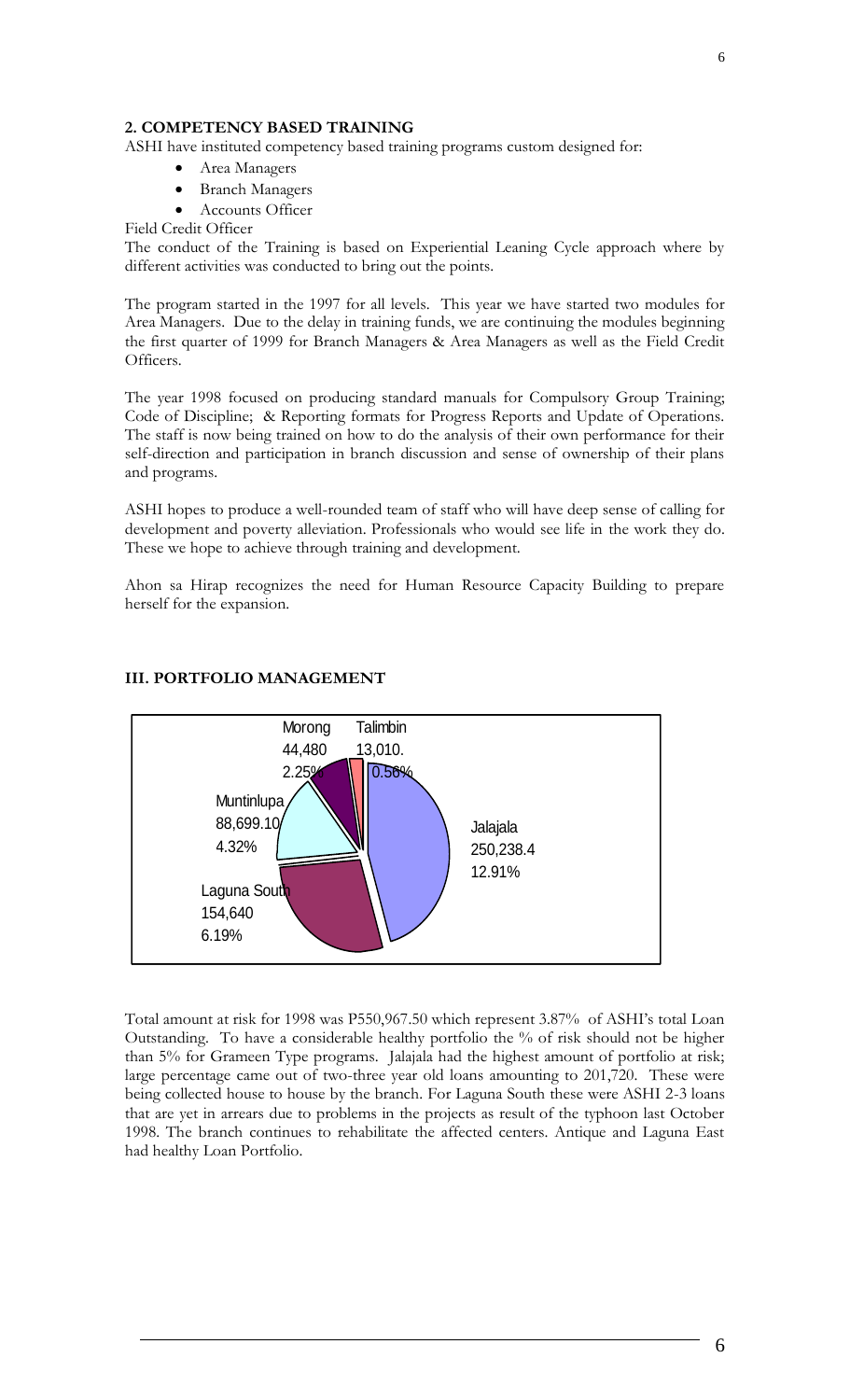### **III. FINANCIAL MANAGEMENT**

#### A. **AUDITED FINANCIAL REPORT** (Appendix III)

The 1998 format of the financial report was in line with the current requirement agreed upon in the Microfinance Coalition for Standards. This years-audited report was a comparative one. There were specific adjustments made particularly on Salamat Fund 1 transferred to Equity Account. For the first time ASHI have set up a Loan Loss Provision which was based on 3% of total Loans Outstanding.

Total Grants for the Year is 5,346,923.59. Total Revenue of 4,652,596.72. Total revenue as against expenses was still negative of Php 4,323,208.74. This figures meant that ASHI is still heavily dependent of grants and donations. At the end of the year ASHI fund balance was Php 8,763,868,25 with an asset of Php. 27,243,501.05.

#### **B. FINANCIAL PERFORMANCE**

**"**Financial Ratio is a tool that helps managers of micro-finance institutions answer three primary questions that apply to every institution regardless of context or design. SUSTAINABILITY (*Will my institution have financial resources to continue serving people tomorrow as well as today?)* EFFICIENCY (*Does my institution serve as many people as possible with its resources for the lowest possible cost?* PORTFOLIO QUALITY *(Is my institution doing a responsible job in managing our most important asset? "*

(P. 1 Financial Ratio Analysis for Micro Finance Institution by Calmedow. THE SEEP NETWORK )

| Year                    | Cost per<br>Unit of | No. of<br>Active       | Operating<br>Viability/or | Institutional<br>Sustainability |  |
|-------------------------|---------------------|------------------------|---------------------------|---------------------------------|--|
|                         | <b>Money lent</b>   | <b>Borrower</b>        | Self-Sufficiency          |                                 |  |
| Per FCO<br>(Efficiency) |                     | Based on revenue alone |                           |                                 |  |
|                         |                     | (Efficiency)           |                           |                                 |  |
| 1993                    | 1.23                | 88.6                   | 0.16                      | $\blacktriangle$ 0.14           |  |
| 1994                    | 0.91                | 120                    | 0.19                      | With<br>0.15                    |  |
| 1995                    | 0.77                | 140                    | 0.29<br>With              | Grants<br>0.22                  |  |
| 1996                    | 0.52                | 153                    | Grants<br>0.42            | 0.41                            |  |
| 1997                    | 0.35                | 156                    | 0.57                      | 0.54                            |  |
| 1998                    | 0.12                | 192                    | 0.86<br>.44               | 0.74<br>.28                     |  |

The above are important indicators that ASHI is growing towards financial sustainability. On cost of unit per money lent, the decreasing trend is positive. On the no.of active borrower per FCO, ASHI have not reached the ideal of minimum of 240 and maximum of 320per FCO. The increasing trend of operating Self-Sufficiency and Institutional Viability is positive. There were two computation made on the Operational & Financial Sustainability. If there were no grants and donation, ASHI have not reached sustainability. This means that ASHI cannot sustain the operations just on the revenue generated out of the Loaning operations. It is important to note however that the increasing trend in the ratio is positive that ASHI expects viability soon. Per ASHI action plan, she expects operational viability by year 2002 & financial sustainability by 2005 without reliance to grants and donations. Funds for Continuing Training and Development of staff, the expenses for General Assembly, Advertising and Promotions, have to be covered by other fund sources as this cannot be covered by Revenue generated from credit delivery.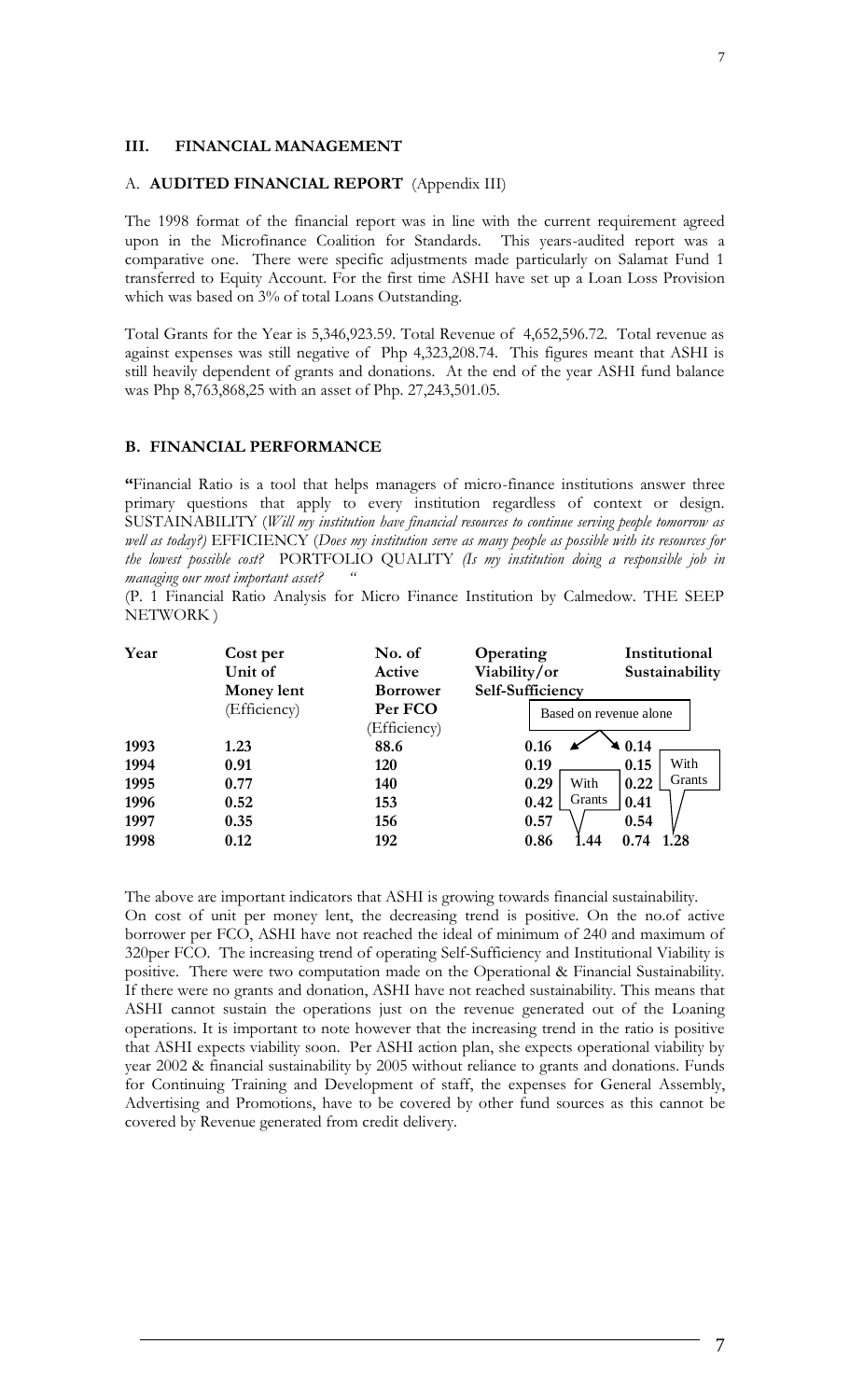## **IV. PLANS AND PROGRAMS**

## **A. OUTREACH**



### **B. TRAINING & DEVELOPMENT**

### **1. Training Programs**

### **New Area Managers- (to be appointed by January 1999)**

The would-be Area Managers have begun their training in 1998 and will continue beginning 1999. Their training will be on the job as well as formal training on Microfinance. The new area managers on training will be Ronilo Detera (presently Branch Manager-Talimbin) & Loida Gamez, (presently Branch Manager-Muntinlupa Branch)

#### **New Positions: Head Office**

The new Head Office positions namely, Training and Personnel Coordinator, Monitoring & Evaluation Staff & Bookkeeper

#### **Training for Branch Managers:**

There are two new managers started training this year, Constatine Ruelos, present account officer for Talimbin, Eugene Diares, FCO Talimbin Branch. If qualified will take the place of Ronilo Detera and Loida Gamez.

#### **Training for New Credit Officers**

New Branch will be set up in Antique and new FCO 5 new FCO will be trained for this branch. Replacements for the four resignations have to be recruited for a total of 9 new FCO to be trained this year.

#### **Retraining for regular FCO**

**"Balik-aral" program**- A thorough review of the entire process of ASHI system in order to adjust to the developing trend in microfinance program. This will serve as venue to broaden their perspective of development going beyond credit delivery. The staff will be divided in 3 batches for a two-day workshop per session.

#### **Training for Members/Mothers**

#### **Microenterprise Development Program:**

ASHI is working with INSOL training for developing modules for bookkeeping, costing, and ASHI 2 members as a preparation for ASHI 3 loans. ASHI will network with Department of Trade & Industries, NGOS' that offers additional skill s development for other alternative projects for the members.